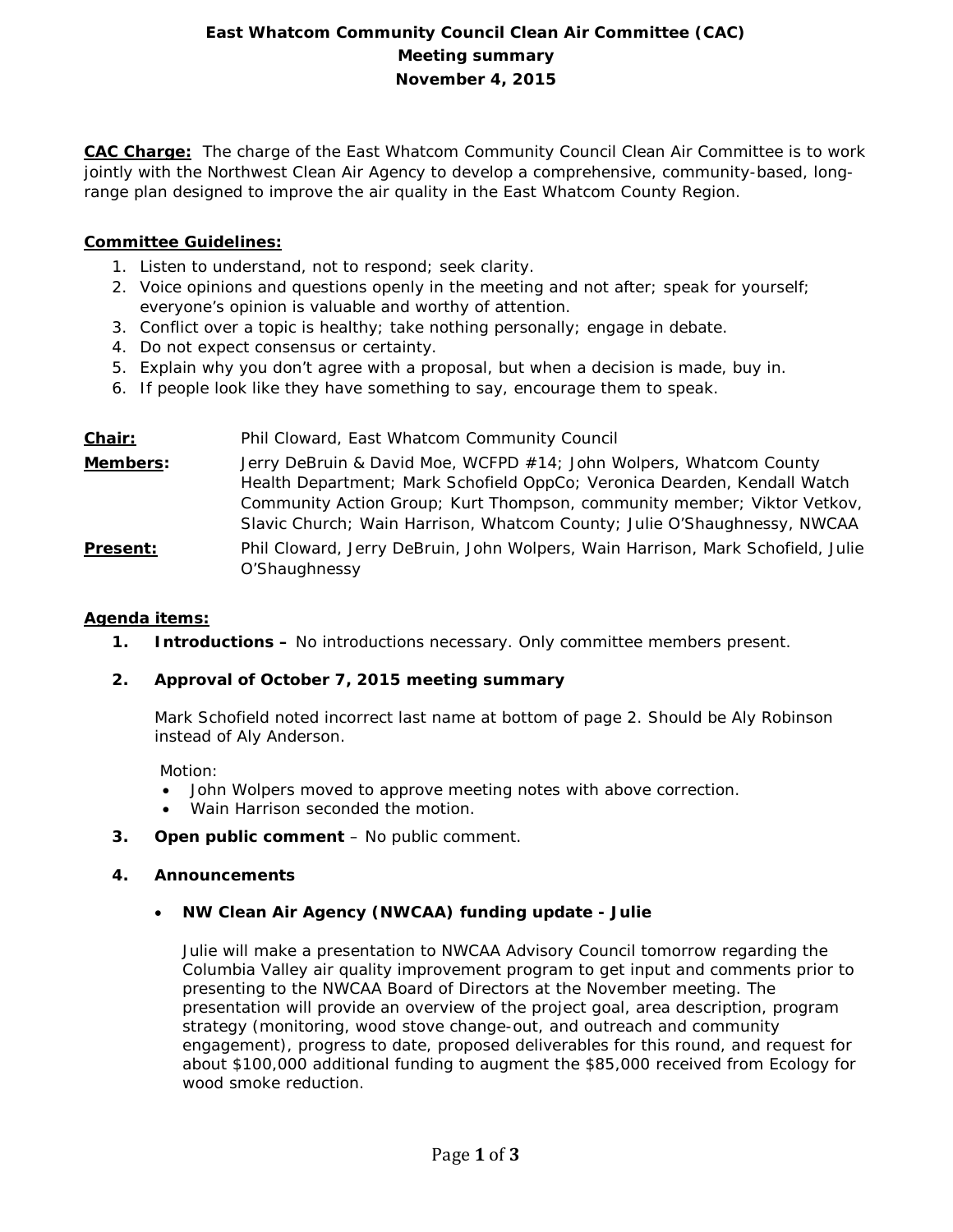#### **5. Cord wood vendors and vouchers**

**Mark –** Lorena has worked to finalize the wood vendor application form. Scheduling a meeting with the vendors has proved difficult, so Phil provided assistance. The Lowincome Home Energy Assistance Program has been open for seniors for several weeks and will open up for everyone this Saturday, November 7. Participation has been steady. Opening the program to all residents may help increase cord-wood voucher participation.

**Phil –** Talked to Lorena regarding scheduling difficulties. Approached vendors regarding agreement details and any concerns they may have. Vendors' only concern related to payment logistics. Phil will distribute the application form once Lorena finalizes it, and he will make sure that applications are returned to Opportunity Council. Lorena communicated to Phil that money has been set aside to provide quality control (moisture content). Vendors will delivery cord wood after receiving contact from Opportunity Council that a voucher has been issued.

# **6. Biomass committee update**

**Phil –** Evaluating how much material needs to be left on each harvest site. This affects the supply of raw materials (biomass feed) and potential product diversity (kindling, shrink-wrap wood, etc.). The Port of Bellingham continues to express interest in this project.

### **7. Residential wood sheds update**

**Julie –** Working with Mark and Lorena to coordinate Opportunity Council's standard intake process with the wood shed program promotion and application process. Finalizing the application to incorporate Clean Air Committee members' feedback. Form includes wood shed delivery information. Asked Jessica at EWRRC for help with the application submittal process. Jessica more than willing to help where possible.

**Phil –** Asked why the application has a question regarding other forms of heat, specifically a furnace. It's important that the application does not feel overly invasive or ask questions that aren't obviously relevant.

**Julie –** Clarified that the purpose of the question is to identify furnaces that may need repair or replacement as program funding can assist with that as well.

**John, Wain, Mark, and Jerry –** Provided general comments and suggestions about the way in which application questions are asked and how they lead into follow-up questions. Questions will be revised and the intent of the question regarding furnace repair/replacement will be made clear. The final draft of the application will be sent to committee members for review and comment after revisions are made by Julie.

**Julie –** The 85 residents who have received woodstoves through the change-out program will have priority status for receiving a wood shed. These clients will be contacted prior to making the program generally available.

Phil - Reminded the committee that construction of wood sheds will be slow, but steady. Complete construction of all 100 wood sheds is estimated to be the end of February. Wood shed delivery expectations need to be realistically managed.

**Mark, Jerry, and Phil –** Pointed out that this project is a great opportunity to highlight and promote a community project and recognize Mt. Baker and Nooksack High Schools for their contribution and effort. A recognition plaque, or something similar, seems appropriate.

# **8. NWCAA outreach strategy**